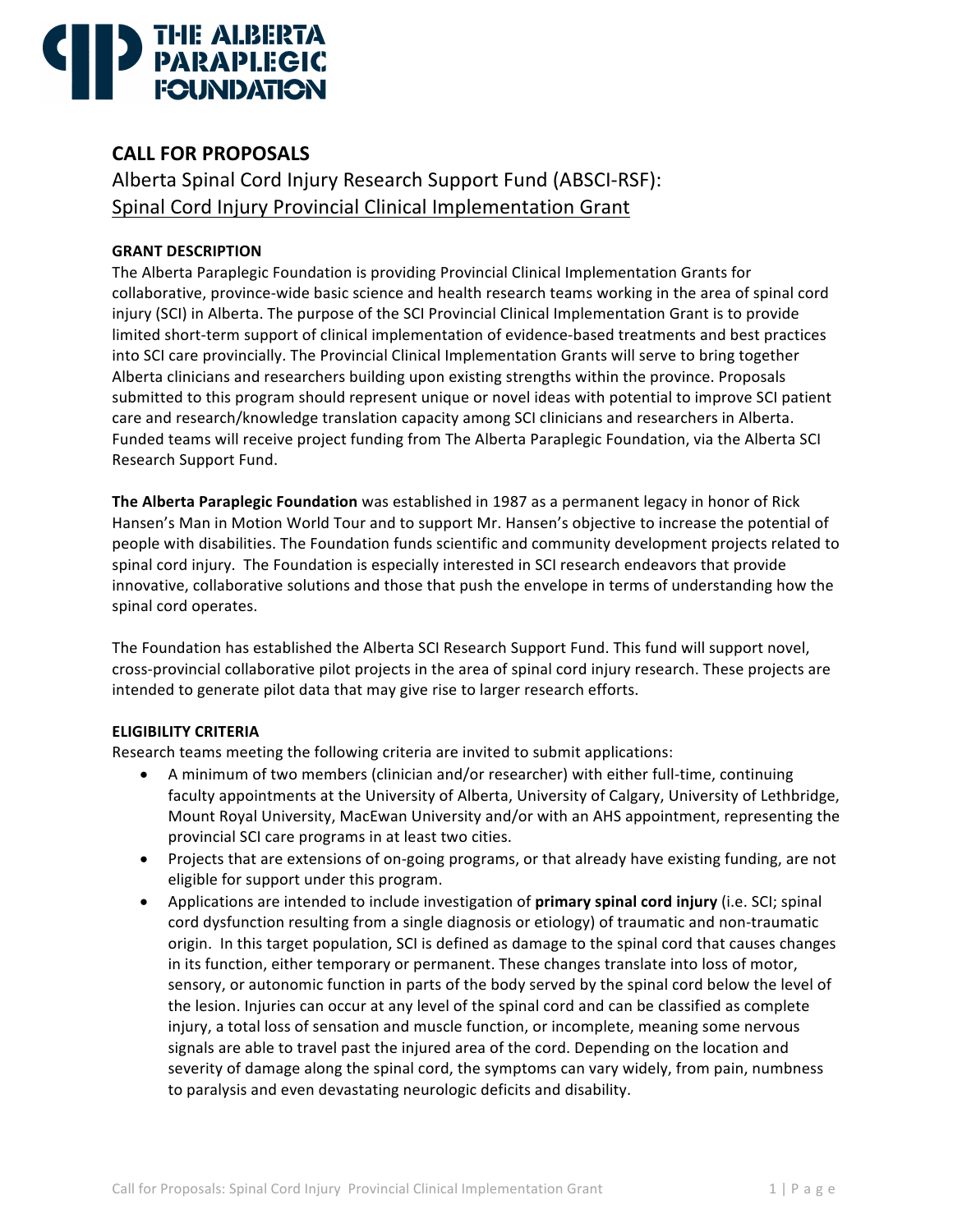

### **TERMS AND VALUE**

- The Alberta SCI Research Support Fund (ABSCI-RSF) will fund a maximum of 2 projects at up to \$20,000 CAD per project over a one to two year (12-24 month) term.
	- $\circ$  Funds will flow directly from an account established by the ABSCI-RSF Chair to the Primary Applicant's institution.
	- $\circ$  Monies awarded from this grant must be returned to the ABSCI-RSF if unused.
- Project funding is non-renewable.
- No overhead or administration costs can be charged against ABSCI-RSF grants or awards.

#### **TIMELINE**

- Call for Proposals: February 24, 2017
- Application Deadline: March 20, 2017
- Notice of Decision: May 1, 2017
- Earliest Commencement of Funding: July 10, 2017

#### **HOW TO APPLY**

Complete applications for the Spinal Cord Injury Provincial Clinical Implementation Grant must be received in a single .pdf via email by 5:00pm MST on March 20, 2017. Late or incomplete applications will not be considered for funding.

A complete application consists of:

- Completed Spinal Cord Injury Provincial Clinical Implementation Grant Application Form
- Primary Applicant and Co-Applicant CVs
- Other required attachments as specified in the application form

The Spinal Cord Injury Provincial Clinical Implementation Grant Application Form requires:

- Signatures from all applicants and the primary applicant's department head/chair
- Project details, including background, aims, project design, methods and analysis
- Project timeline
- Project significance
- A description of applicant contributions and the plan for collaboration
- Project Budget

The complete application package, including all necessary components described above, must be submitted via email as a single .pdf file by 5:00pm MST on March 20, 2017 to rida.chan@ahs.ca . The application should be named as follows:

# PI SURNAME\_PI FIRST NAME\_IMPLEMENTATION GRANT\_2017

#### **ADJUDICATION**

- An external review committee will review and rank all complete applications.
- The review committee will make recommendations to the ABSCI-RSF Committee for the final determination of the awards.
- Funding decisions will be based on the Review Committee rankings, availability of funds, and alignment with the objectives of the Alberta Paraplegic Foundation.